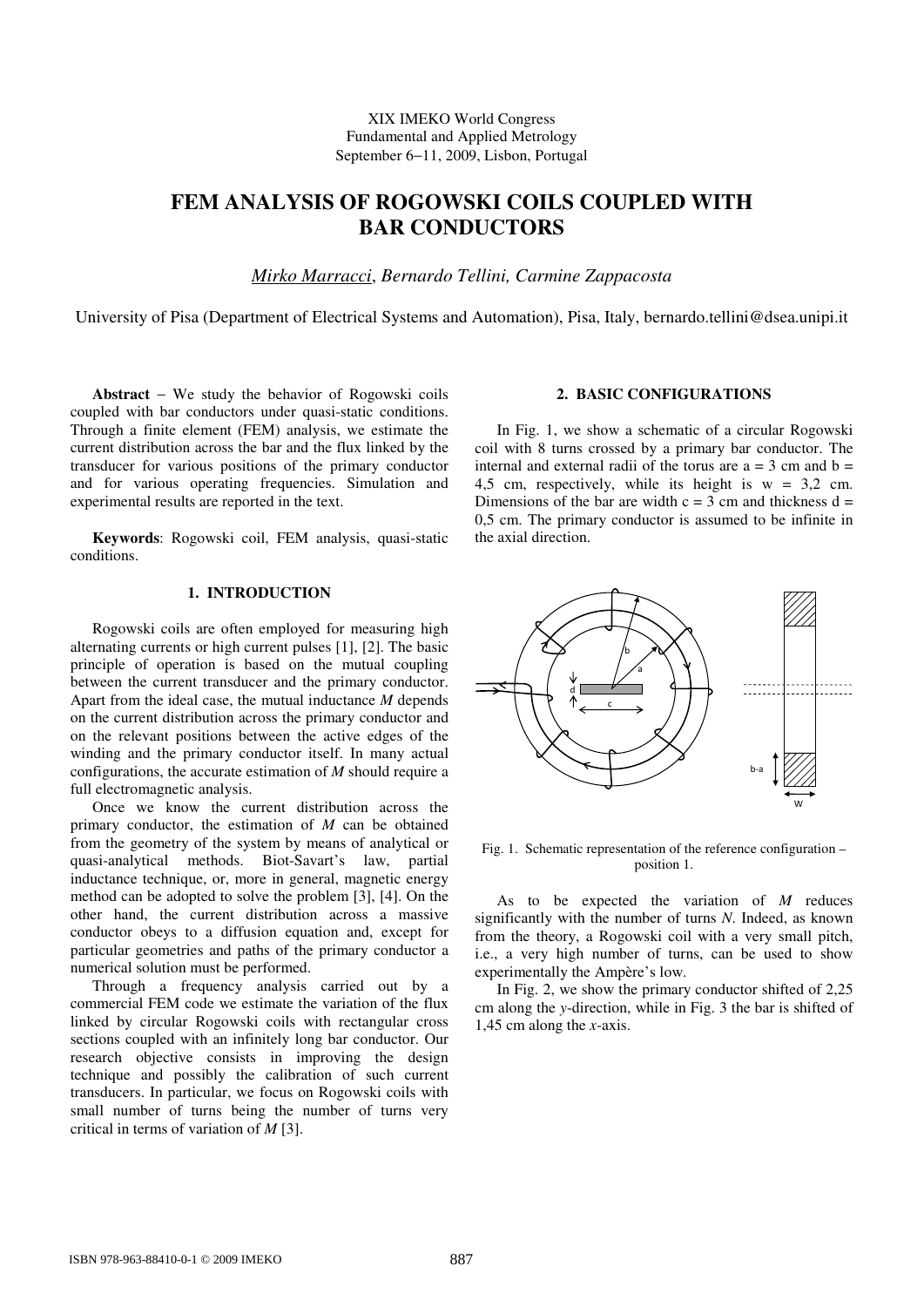

Fig. 2. Second configuration with the primary bar conductor shifted along the *y*-direction of 2,25 cm. Position 2.



Fig. 3. Third configuration with primary bar conductor shifted along the *x*-direction of 1,45 cm. Position 3.

#### **3. FEM ANALYSIS**

We adopted a time-harmonic quasi-static formulation to solve the field distribution of our problems. Thus, starting from the two Maxwell's equations :

$$
\vec{E} = -i\omega \vec{A} - \nabla V \tag{1}
$$

$$
\vec{B} = \nabla \times \vec{A}
$$
 (2)

introducing two new potentials:

$$
\vec{A} = \vec{A} + \nabla \psi \tag{3}
$$

$$
V' = V - i\omega\psi\tag{4}
$$

and fixing the gauge

$$
\psi = \frac{V}{i\omega} \tag{5}
$$

we obtain the driving equation:

$$
\nabla \times \mu_0^{-1} \nabla \times \vec{A} + i \omega \vec{A} = \vec{J}^e
$$
 (6)

We started our simulations solving a 2D problem representing an indefinite conducting cylinder. Simulation results have been compared with the analytical calculation and data were in complete agreement with respect to our purposes. Percentage differences were less than one part per ten thousand. In particular, the flux linked by the modelled Rogowski has been calculated through the circulation of the magnetic vector potential along its active edges and compared with the direct application of the Ampère's law. On the other hand, the current distribution across the round wire has been compared with the analytical solution expressed in terms of Bessel functions.

In Fig. 4, we show the colour map of the current density distribution through the bar at 200 Hz, 1000 Hz, and 2000 Hz. For all the simulations the calculation of the flux linked by the Rogowski is done via the circulation of the magnetic vector potential *A*. The 2D computation domain is represented by a circular region of radius  $r = 0.15$  m. The number of triangular-type elements is about 153000 corresponding to a number of degrees of freedom of about 307000. Simulations were performed on a 64-bit 16 GB Ram platform and the computational time for each simulation was about 1 minute.

It is apparent how skin effects are practically negligible at 200 Hz, while they are significant at 2000 Hz. A rough estimation of the eddy current effect can be evaluated for a copper lamination by the calculation of the penetration depth  $\delta$ :

$$
\delta = \frac{1}{\sqrt{\pi f \mu \sigma}}\tag{7}
$$

where  $\sigma$  is the electrical conductivity and  $\mu$  the magnetic permeability. From (7) we obtain a penetration depth of about 4,7 mm, 2,1 mm and 1,5 mm at 200 Hz, 1000 Hz and 2000 Hz, respectively. In more detail, the hell blue color (upper image  $-200$  Hz and centre image  $-1000$  Hz) corresponds to a current density of  $0,06$  A/mm<sup>2</sup>, while the red colour (lower plot – 2000 Hz) indicates a current density value of about 0,35 A/mm<sup>2</sup>.

In Fig. 5, we show the colour map of the magnetic field distribution in the computation domain. Data are evaluated at 2000 Hz.

#### **4. EXPERIMENTAL SETUP**

In Fig. 6, it is shown a part of the adopted experimental setup. It is possible to recognize the bar, the Rogowski coil and the output signal cable. A one meter copper bar (thickness 0.5 cm, width 3 cm) is closed to form a rectangular loop of 4 m  $\times$  3 m to avoid proximity effects between the Rogowski coil and the rest of the circuit.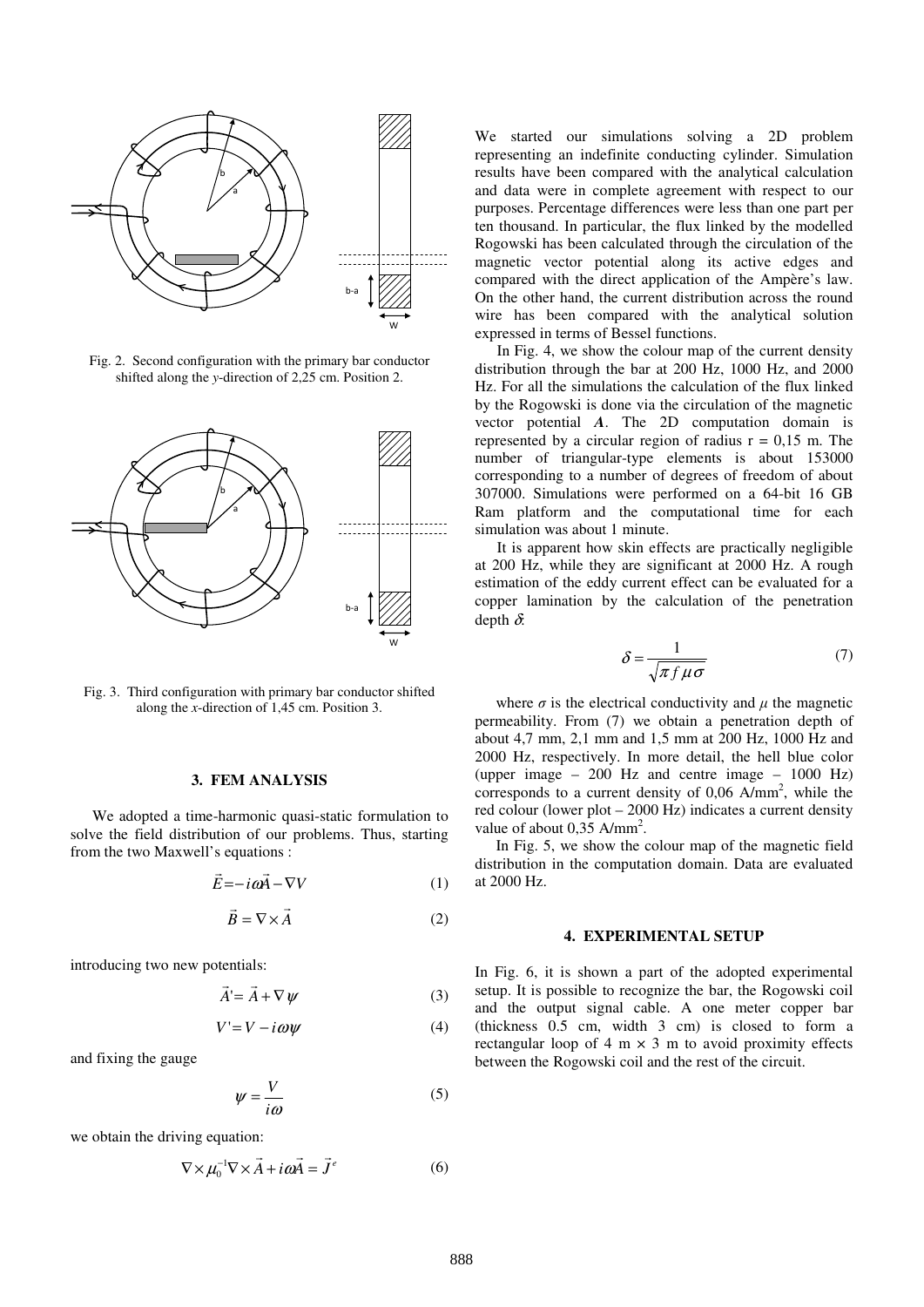

Fig. 4. Current density distribution through the bar conductor at 200 Hz, 1000 Hz and 2000 Hz.



Fig. 5. Magnetic field (H) in the computation domain at 2000 Hz

An arbitrary function generator (Agilent 33220A) is connected to the loop via a transconductive power amplifier (not shown in the figure), so that it works as a current generator. A Labview<sup>®</sup> platform drives all the system through the IEEE 488© protocol. A sinusoidal current with amplitude 10 A is automatically set at each investigated frequency.

The current through the circuit is measured by means of a hall probe. Another DMM – Agilent 34401A measures the induced voltage at the remote ends of the Rogowski coil.



Fig. 6. Part of the adopted experimental setup.

We wound two times eight turns on two plexiglas dielectric supports of thickness 8 mm and placed at a distance of 16 mm between the internal faces, obtaining a total height of 32 mm of the transducer. The internal and external diameters are 30 mm and 45 mm, respectively. In Fig. 7, it is shown the adopted Rogowski coil and a segment of the primary bar conductor placed as shown in Fig. 1.



Fig. 7. Rogowski coil coupled with the bar conductor in the position 1.

# **5. RESULTS AND DISCUSSION**

In Table I, we report the *M* values for the described configurations provided by the FEM simulation at 200 Hz, 1000 Hz, and 2000 Hz. For all the simulations and measurements, position 1 refers to Fig. 1, position 2 to Fig. 2 and position 3 to Fig. 3, and position 1 is the benchmark.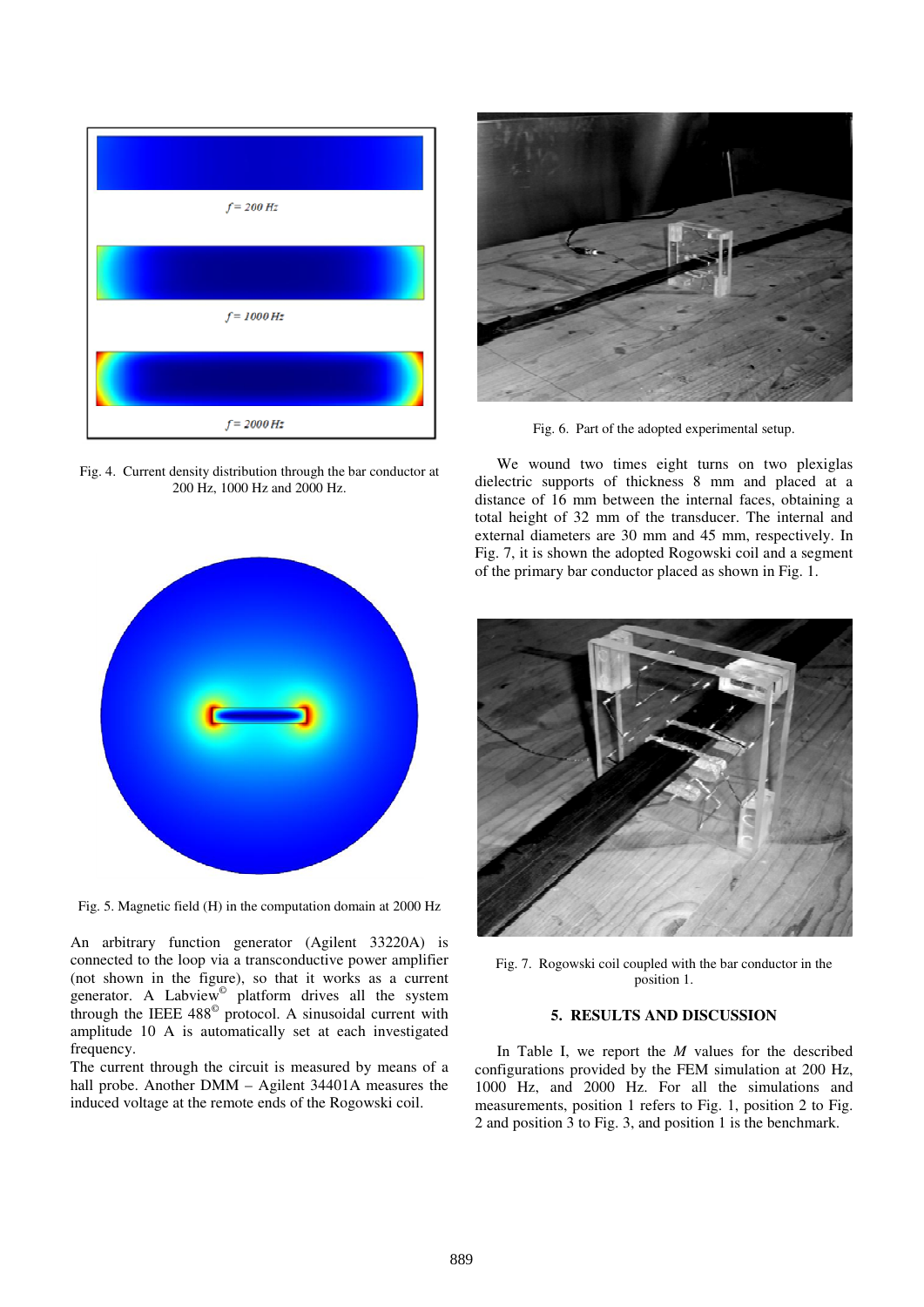|            | $f = 200$ Hz | $f = 1000 \text{ Hz}$ | $f = 2000$ Hz |
|------------|--------------|-----------------------|---------------|
| Position 1 | 43,49        | 43,49                 | 43,49         |
| Position 2 | 42,12        | 41,80                 | 41,81         |
| Position 3 | 45,41        | 46,30                 | 46,55         |

TABLE I. Mutual inductance values for the investigated configurations. (Values are in µH).

In Table II, the percentage variations with respect to the centred position are reported.

TABLE II. Percentage variation of *M* for the investigated configurations (simulated data).

|            |          | $f = 200$ Hz $f = 1000$ Hz $f = 2000$ Hz |          |
|------------|----------|------------------------------------------|----------|
| Position 1 | $\Omega$ | $\theta$                                 | $\Omega$ |
| Position 2 | $-3,2$   | $-3,9$                                   | $-3,9$   |
| Position 3 | $+4,4$   | $+6.4$                                   | $+7,0$   |

In Table III, we report the measured percentage variations of *M* for the investigated configurations.

TABLE III. Percentage variation of *M* for the investigated configurations (measured data).

|            |        | $f = 200$ Hz $f = 1000$ Hz $f = 2000$ Hz |          |
|------------|--------|------------------------------------------|----------|
| Position 1 | 0      | $\theta$                                 | $\theta$ |
| Position 2 | $-3,0$ | $-3,6$                                   | $-3,8$   |
| Position 3 | $+3,9$ | $+5,1$                                   | $+5,6$   |
|            |        |                                          |          |

The obtained results are summarized in Fig. 8 that reports the measured (circle symbols) and computed (cross symbols) percentage variations of the mutual inductance *M* for the investigated configurations. At each frequency, lower and upper plots refer to position 2 and 3, respectively. Results show how the frequency and position play an important role and how it is important an accurate knowledge of the relevant positions among the active elements and calculation of the current density distribution for a correct reconstruction of the primary current.



Fig. 8. Measured (circles) and computed (crosses) variations of the induced voltage with respect to the benchmark for position 2 (lower plot) and position 3 (upper plot).

In particular, for our implemented geometries the maximum percentage variation of *M* has been observed at 2000 Hz from  $-3.9\%$  up to  $+7.0\%$  with respect to the benchmark. This can make the Rogowski an inaccurate transducer if such parameters are not taken into account.

It is apparent how a numerical simulation can be a useful tool in the designing phase of air-cored current transducer. In addition, an accurate evaluation of the parameter *M* over the frequency range of interest can be very important for a correct reconstruction of distorted primary currents. Indeed, the intrinsic linearity of the Rogowski coil makes possible to evaluate the spectrum of the output voltage and then via the *M*(*f*) relation to obtain the nonsinusoidal primary current.

Preliminary results appear to be promising for extending the FEM analysis to more complex geometries as that shown in Fig. 9. Further investigations are currently in progress to improve the design of such current transducers.



Fig. 9. 3D problem, rectangular C-shaped primary conductor.